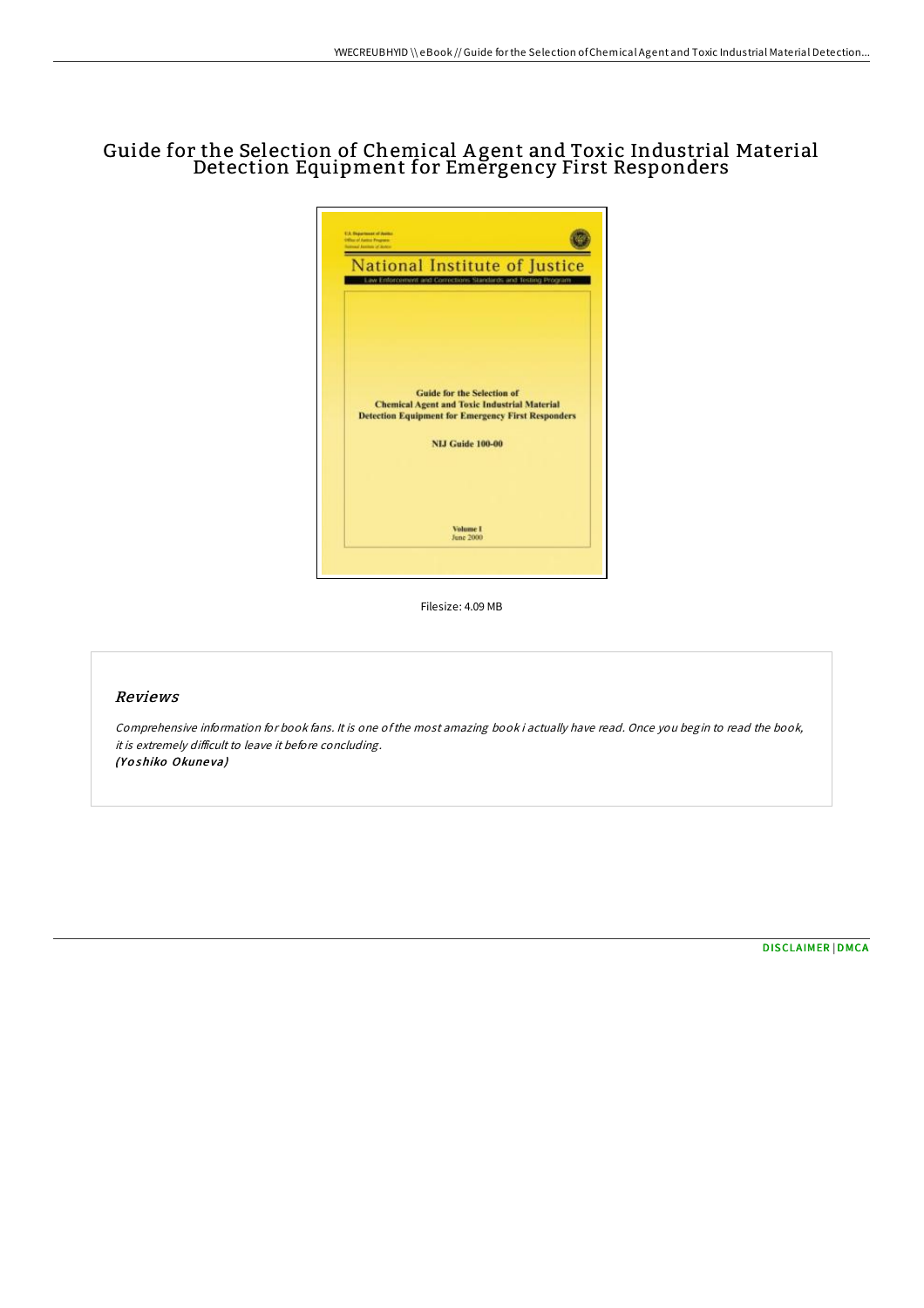## GUIDE FOR THE SELECTION OF CHEMICAL AGENT AND TOXIC INDUSTRIAL MATERIAL DETECTION EQUIPMENT FOR EMERGENCY FIRST RESPONDERS



Createspace, United States, 2013. Paperback. Book Condition: New. 279 x 216 mm. Language: English . Brand New Book \*\*\*\*\* Print on Demand \*\*\*\*\*.The National Institute of Justice is the focal point for providing support to state and local law enforcement agencies in the development of counterterrorism technology and standards, including technological needs for chemical and biological defense. In recognizing the needs of state and local emergency first responders, the National Institute of Standards and Technology, working with the National Institute of Justice, the Technical Support Working Group, the U.S. Army Soldier and Biological Chemical Command, and the Interagency Board, is developing chemical and biological defense equipment guides. The guides will focus on chemical and biological equipment in areas of detection, personal protection, decontamination, medical, and communication. This document focuses specifically on chemical detection equipment for chemical agents and toxic industrial materials and was developed to assist the emergency first responder community in the evaluation and purchase of chemical detection equipment. The long range plans are to: (1) subject existing chemical detection equipment to laboratory testing and evaluation against a specified protocol, and (2) conduct research leading to the development of a series of documents, including national standards, user guides, and technical reports. It is anticipated that the testing, evaluation, and research processes will take several years to complete; therefore, the National Institute of Justice has developed this initial guide for the emergency first responder community in order to facilitate their evaluation and purchase of chemical detection equipment. In conjunction with this program, additional guides, as well as other documents, are being issued in the areas of biological agent detection equipment, decontamination equipment, personal protective equipment, medical kits and equipment, and communications equipment used in conjunction with protective clothing and respiratory equipment.

B Read Guide for the Selection of [Chemical](http://almighty24.tech/guide-for-the-selection-of-chemical-agent-and-to.html) Agent and Toxic Industrial Material Detection Equipment for Emergency First Responders Online

Download PDF Guide for the Selection of [Chemical](http://almighty24.tech/guide-for-the-selection-of-chemical-agent-and-to.html) Agent and Toxic Industrial Material Detection Equipment for **Emergency First Responders**